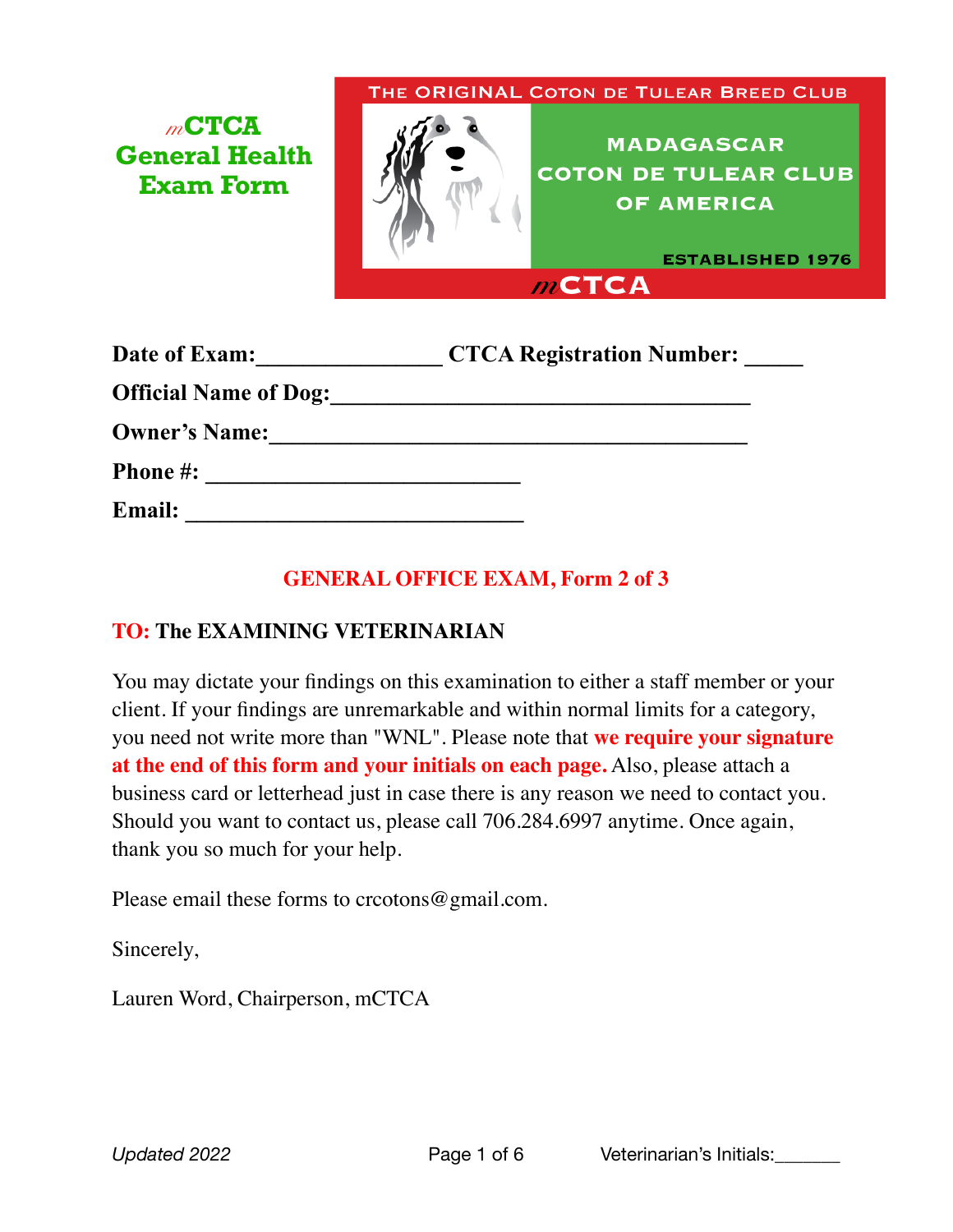**Please describe any deviations from normal structure or function when observing the following in this dog** (if normal, please indicate, *e.g.,* "WNL")**:**

**1. VISION** (Does this dog show any symptoms of blindness or Cherry Eye?):

\_\_\_\_\_\_\_\_\_\_\_\_\_\_\_\_\_\_\_\_\_\_\_\_\_\_\_\_\_\_\_\_\_\_\_\_\_\_\_\_\_\_\_\_\_\_\_\_\_\_\_\_\_\_\_\_\_\_\_\_\_\_\_\_\_\_ \_\_\_\_\_\_\_\_\_\_\_\_\_\_\_\_\_\_\_\_\_\_\_\_\_\_\_\_\_\_\_\_\_\_\_\_\_\_\_\_\_\_\_\_\_\_\_\_\_\_\_\_\_\_\_\_\_\_\_\_\_\_\_\_\_\_ \_\_\_\_\_\_\_\_\_\_\_\_\_\_\_\_\_\_\_\_\_\_\_\_\_\_\_\_\_\_\_\_\_\_\_\_\_\_\_\_\_\_\_\_\_\_\_\_\_\_\_\_\_\_\_\_\_\_\_\_\_\_\_\_\_\_

**2. RETINA** (Normal? Excess folding? Clear macular region? **Do you feel that this dog should be evaluated by a veterinary Board-Certified Ophthalmologist?**):

**\_\_\_\_\_\_\_\_\_\_\_\_\_\_\_\_\_\_\_\_\_\_\_\_\_\_\_\_\_\_\_\_\_\_\_\_\_\_\_\_\_\_\_\_\_\_\_\_\_\_\_\_\_\_\_\_\_\_\_\_\_\_\_\_\_\_ \_\_\_\_\_\_\_\_\_\_\_\_\_\_\_\_\_\_\_\_\_\_\_\_\_\_\_\_\_\_\_\_\_\_\_\_\_\_\_\_\_\_\_\_\_\_\_\_\_\_\_\_\_\_\_\_\_\_\_\_\_\_\_\_\_\_ \_\_\_\_\_\_\_\_\_\_\_\_\_\_\_\_\_\_\_\_\_\_\_\_\_\_\_\_\_\_\_\_\_\_\_\_\_\_\_\_\_\_\_\_\_\_\_\_\_\_\_\_\_\_\_\_\_\_\_\_\_\_\_\_\_\_**

\_\_\_\_\_\_\_\_\_\_\_\_\_\_\_\_\_\_\_\_\_\_\_\_\_\_\_\_\_\_\_\_\_\_\_\_\_\_\_\_\_\_\_\_\_\_\_\_\_\_\_\_\_\_\_\_\_\_\_\_\_\_\_\_\_\_ \_\_\_\_\_\_\_\_\_\_\_\_\_\_\_\_\_\_\_\_\_\_\_\_\_\_\_\_\_\_\_\_\_\_\_\_\_\_\_\_\_\_\_\_\_\_\_\_\_\_\_\_\_\_\_\_\_\_\_\_\_\_\_\_\_\_ \_\_\_\_\_\_\_\_\_\_\_\_\_\_\_\_\_\_\_\_\_\_\_\_\_\_\_\_\_\_\_\_\_\_\_\_\_\_\_\_\_\_\_\_\_\_\_\_\_\_\_\_\_\_\_\_\_\_\_\_\_\_\_\_\_\_

\_\_\_\_\_\_\_\_\_\_\_\_\_\_\_\_\_\_\_\_\_\_\_\_\_\_\_\_\_\_\_\_\_\_\_\_\_\_\_\_\_\_\_\_\_\_\_\_\_\_\_\_\_\_\_\_\_\_\_\_\_\_\_\_\_\_ \_\_\_\_\_\_\_\_\_\_\_\_\_\_\_\_\_\_\_\_\_\_\_\_\_\_\_\_\_\_\_\_\_\_\_\_\_\_\_\_\_\_\_\_\_\_\_\_\_\_\_\_\_\_\_\_\_\_\_\_\_\_\_\_\_\_

\_\_\_\_\_\_\_\_\_\_\_\_\_\_\_\_\_\_\_\_\_\_\_\_\_\_\_\_\_\_\_\_\_\_\_\_\_\_\_\_\_\_\_\_\_\_\_\_\_\_\_\_\_\_\_\_\_\_\_\_\_\_\_\_\_\_ \_\_\_\_\_\_\_\_\_\_\_\_\_\_\_\_\_\_\_\_\_\_\_\_\_\_\_\_\_\_\_\_\_\_\_\_\_\_\_\_\_\_\_\_\_\_\_\_\_\_\_\_\_\_\_\_\_\_\_\_\_\_\_\_\_\_

\_\_\_\_\_\_\_\_\_\_\_\_\_\_\_\_\_\_\_\_\_\_\_\_\_\_\_\_\_\_\_\_\_\_\_\_\_\_\_\_\_\_\_\_\_\_\_\_\_\_\_\_\_\_\_\_\_\_\_\_\_\_\_\_\_\_ \_\_\_\_\_\_\_\_\_\_\_\_\_\_\_\_\_\_\_\_\_\_\_\_\_\_\_\_\_\_\_\_\_\_\_\_\_\_\_\_\_\_\_\_\_\_\_\_\_\_\_\_\_\_\_\_\_\_\_\_\_\_\_\_\_\_

**3. HEART** (normal rhythm? murmur? - specify "grade/VI"):

**4. LUNGS** (clear? nasal discharge?):

**5. TESTES** (both testes descended? normal prostate?):

**6. VULVA** (normal size and opening?):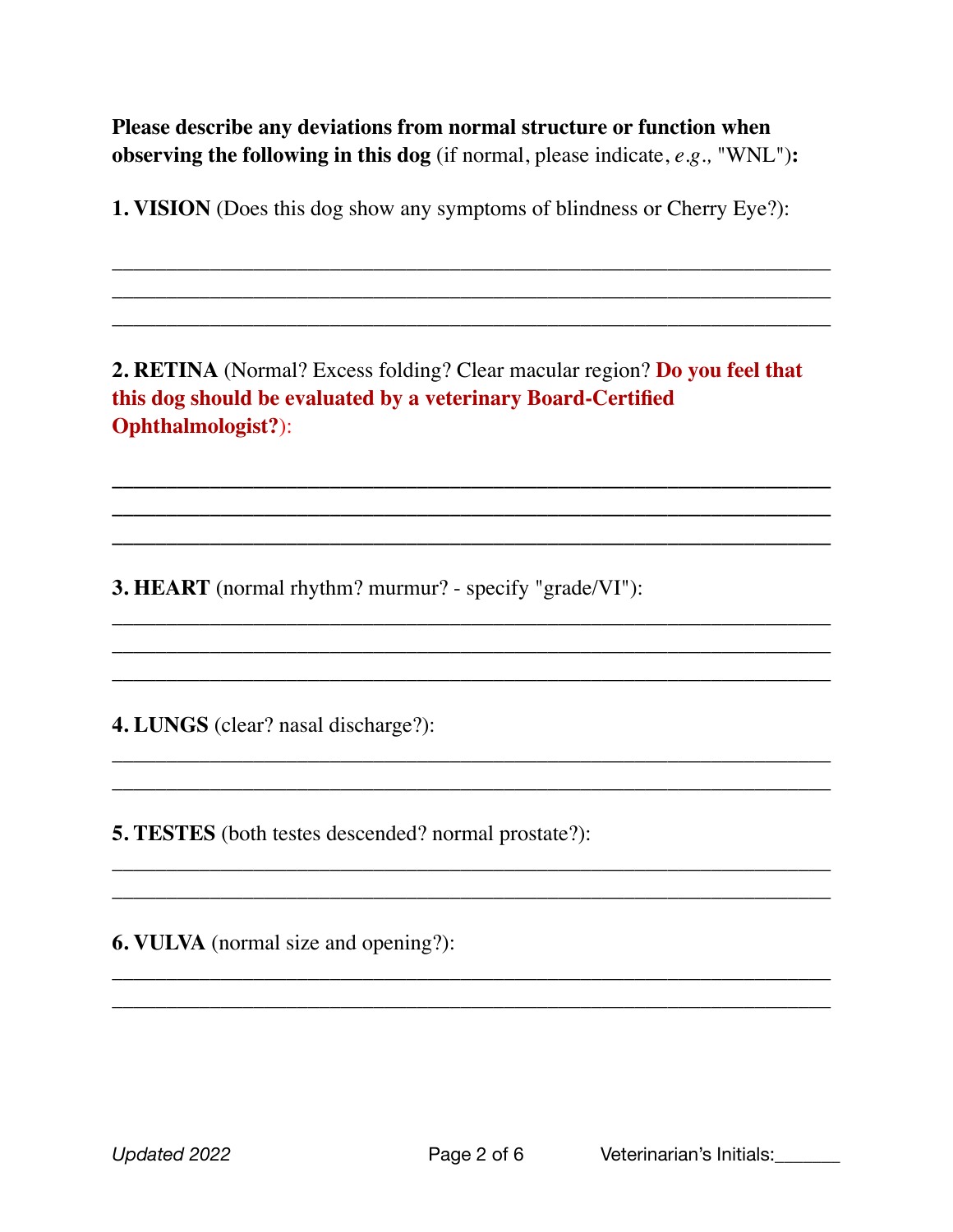**7. UMBILICAL HERNIA** (Does this dog have a hernia? How large is it [estimate] in mm]? Is it a fat bleb or does it contain guts?): please continue on next page

8. BITE (wry bite? scissors? pincer? cross bite? If undershot or overshot, do the upper and lower incisors touch when closing?:

**9. TEETH** (all present? If some are missing, which ones?):

10. SKIN and HAIR (any alopecia? seborrhea? indications of Demodex?):

11. NOSE PIGMENT (mottled? Pied? Pink? Brown? Black?):

12. EYE RING PIGMENT (Pink? Brown? Complete? If not, please describe gaps.)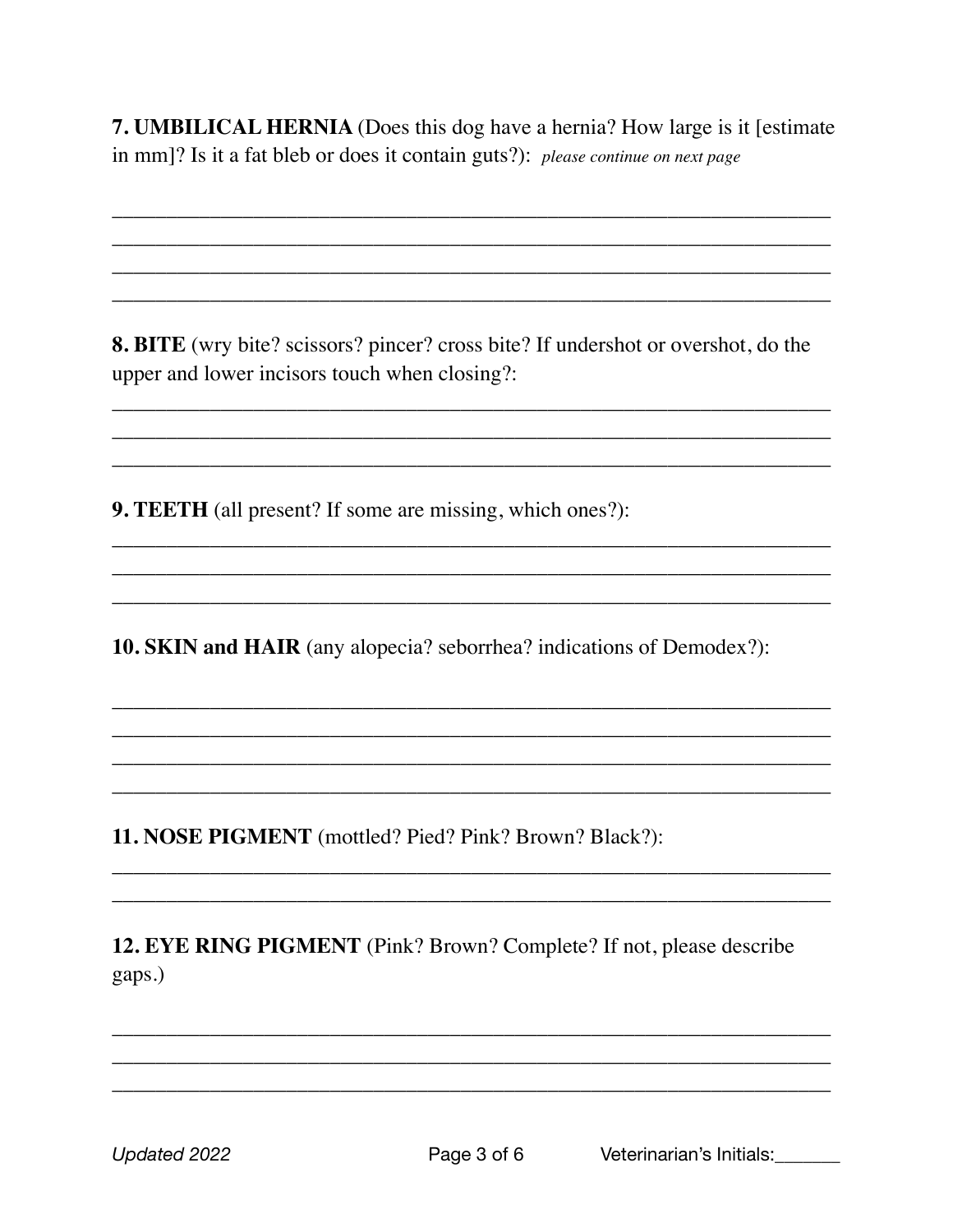**13. FORELIMB STRUCTURE** (Out at elbows? In at elbows? Do the feet turn out excessively or face in (medially)? Any indication of pain in movement?):

\_\_\_\_\_\_\_\_\_\_\_\_\_\_\_\_\_\_\_\_\_\_\_\_\_\_\_\_\_\_\_\_\_\_\_\_\_\_\_\_\_\_\_\_\_\_\_\_\_\_\_\_\_\_\_\_\_\_\_\_\_\_\_\_\_\_ \_\_\_\_\_\_\_\_\_\_\_\_\_\_\_\_\_\_\_\_\_\_\_\_\_\_\_\_\_\_\_\_\_\_\_\_\_\_\_\_\_\_\_\_\_\_\_\_\_\_\_\_\_\_\_\_\_\_\_\_\_\_\_\_\_\_ \_\_\_\_\_\_\_\_\_\_\_\_\_\_\_\_\_\_\_\_\_\_\_\_\_\_\_\_\_\_\_\_\_\_\_\_\_\_\_\_\_\_\_\_\_\_\_\_\_\_\_\_\_\_\_\_\_\_\_\_\_\_\_\_\_\_ \_\_\_\_\_\_\_\_\_\_\_\_\_\_\_\_\_\_\_\_\_\_\_\_\_\_\_\_\_\_\_\_\_\_\_\_\_\_\_\_\_\_\_\_\_\_\_\_\_\_\_\_\_\_\_\_\_\_\_\_\_\_\_\_\_\_

**14. HINDLIMB STRUCTURE** (Out at knee? [*i.e.,* excessive lateral rotation] In at knee? Do the feet turn out excessively or face in (medially)? Any indication of pain in movement?) Note that MILD cowhocks are desirable for proper motion in this breed:

\_\_\_\_\_\_\_\_\_\_\_\_\_\_\_\_\_\_\_\_\_\_\_\_\_\_\_\_\_\_\_\_\_\_\_\_\_\_\_\_\_\_\_\_\_\_\_\_\_\_\_\_\_\_\_\_\_\_\_\_\_\_\_\_\_\_ \_\_\_\_\_\_\_\_\_\_\_\_\_\_\_\_\_\_\_\_\_\_\_\_\_\_\_\_\_\_\_\_\_\_\_\_\_\_\_\_\_\_\_\_\_\_\_\_\_\_\_\_\_\_\_\_\_\_\_\_\_\_\_\_\_\_ \_\_\_\_\_\_\_\_\_\_\_\_\_\_\_\_\_\_\_\_\_\_\_\_\_\_\_\_\_\_\_\_\_\_\_\_\_\_\_\_\_\_\_\_\_\_\_\_\_\_\_\_\_\_\_\_\_\_\_\_\_\_\_\_\_\_ \_\_\_\_\_\_\_\_\_\_\_\_\_\_\_\_\_\_\_\_\_\_\_\_\_\_\_\_\_\_\_\_\_\_\_\_\_\_\_\_\_\_\_\_\_\_\_\_\_\_\_\_\_\_\_\_\_\_\_\_\_\_\_\_\_\_

**15. PATELLAs** (Any indications of actual patellar luxation or pain? How easily can the patellas be luxated on palpation [*i.e.,* scale of 0 to IV]? **Do you feel this dog should be examined by a Board Certified Veterinary Orthopedist**?):

\_\_\_\_\_\_\_\_\_\_\_\_\_\_\_\_\_\_\_\_\_\_\_\_\_\_\_\_\_\_\_\_\_\_\_\_\_\_\_\_\_\_\_\_\_\_\_\_\_\_\_\_\_\_\_\_\_\_\_\_\_\_\_\_\_\_ \_\_\_\_\_\_\_\_\_\_\_\_\_\_\_\_\_\_\_\_\_\_\_\_\_\_\_\_\_\_\_\_\_\_\_\_\_\_\_\_\_\_\_\_\_\_\_\_\_\_\_\_\_\_\_\_\_\_\_\_\_\_\_\_\_\_ \_\_\_\_\_\_\_\_\_\_\_\_\_\_\_\_\_\_\_\_\_\_\_\_\_\_\_\_\_\_\_\_\_\_\_\_\_\_\_\_\_\_\_\_\_\_\_\_\_\_\_\_\_\_\_\_\_\_\_\_\_\_\_\_\_\_ \_\_\_\_\_\_\_\_\_\_\_\_\_\_\_\_\_\_\_\_\_\_\_\_\_\_\_\_\_\_\_\_\_\_\_\_\_\_\_\_\_\_\_\_\_\_\_\_\_\_\_\_\_\_\_\_\_\_\_\_\_\_\_\_\_\_ \_\_\_\_\_\_\_\_\_\_\_\_\_\_\_\_\_\_\_\_\_\_\_\_\_\_\_\_\_\_\_\_\_\_\_\_\_\_\_\_\_\_\_\_\_\_\_\_\_\_\_\_\_\_\_\_\_\_\_\_\_\_\_\_\_\_

**16. HIPs** (Any indications of pain, crepitous, arthritis, Hip Dysplasia or Legg-Calves-Perthes disease? How lax are these hips? **Do you feel this dog should be examined by a Board Certified Veterinary Orthopedist**?):

\_\_\_\_\_\_\_\_\_\_\_\_\_\_\_\_\_\_\_\_\_\_\_\_\_\_\_\_\_\_\_\_\_\_\_\_\_\_\_\_\_\_\_\_\_\_\_\_\_\_\_\_\_\_\_\_\_\_\_\_\_\_\_\_\_\_ \_\_\_\_\_\_\_\_\_\_\_\_\_\_\_\_\_\_\_\_\_\_\_\_\_\_\_\_\_\_\_\_\_\_\_\_\_\_\_\_\_\_\_\_\_\_\_\_\_\_\_\_\_\_\_\_\_\_\_\_\_\_\_\_\_\_ \_\_\_\_\_\_\_\_\_\_\_\_\_\_\_\_\_\_\_\_\_\_\_\_\_\_\_\_\_\_\_\_\_\_\_\_\_\_\_\_\_\_\_\_\_\_\_\_\_\_\_\_\_\_\_\_\_\_\_\_\_\_\_\_\_\_ \_\_\_\_\_\_\_\_\_\_\_\_\_\_\_\_\_\_\_\_\_\_\_\_\_\_\_\_\_\_\_\_\_\_\_\_\_\_\_\_\_\_\_\_\_\_\_\_\_\_\_\_\_\_\_\_\_\_\_\_\_\_\_\_\_\_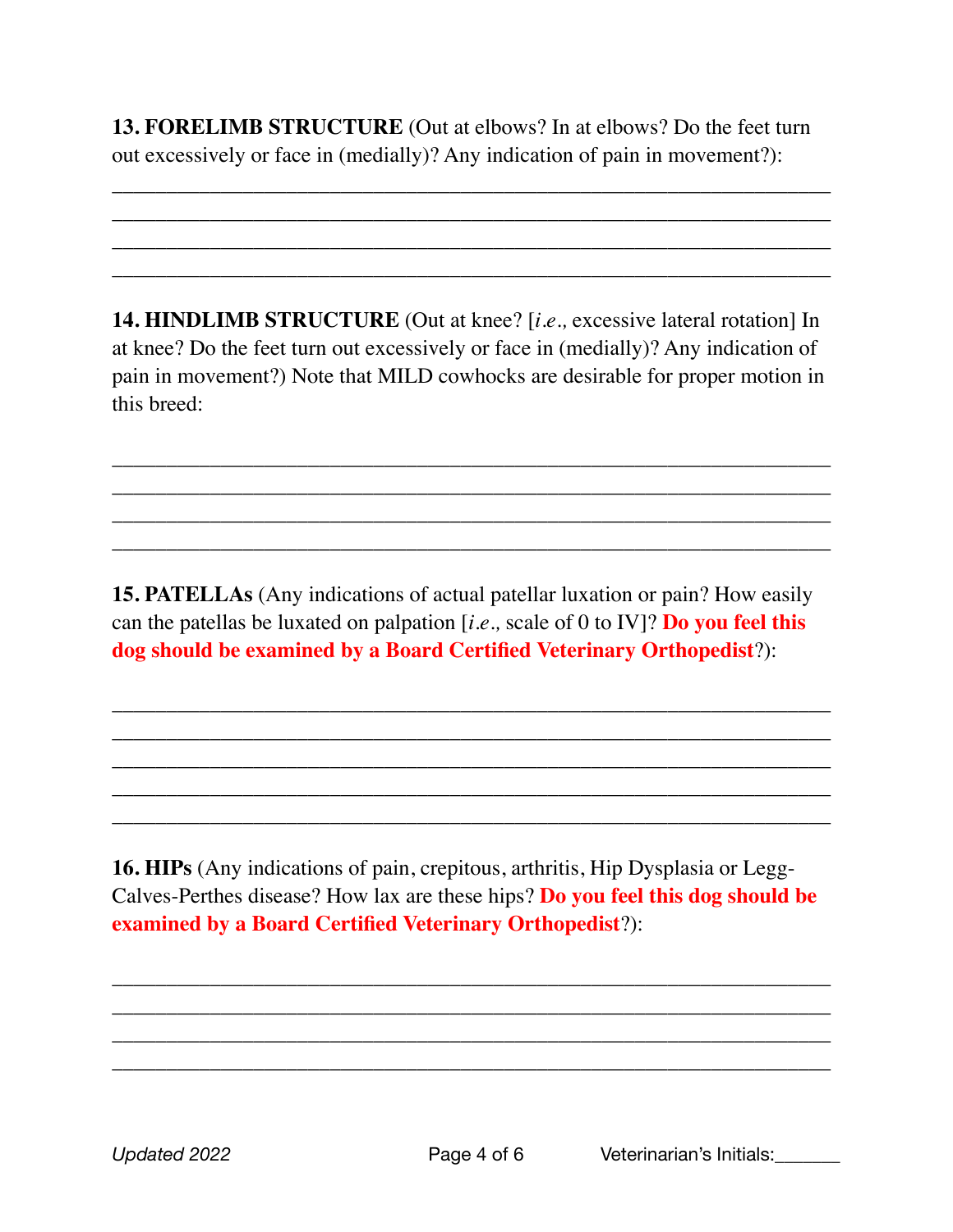**17. TEMPERAMENT** (In your opinion, is this dog excessively fearful? dominant? aggressive? Did you observe any indications of dog aggressive or people aggressive behavior? **Do you feel this dog should be examined by a Behavioral Specialist**?)

\_\_\_\_\_\_\_\_\_\_\_\_\_\_\_\_\_\_\_\_\_\_\_\_\_\_\_\_\_\_\_\_\_\_\_\_\_\_\_\_\_\_\_\_\_\_\_\_\_\_\_\_\_\_\_\_\_\_\_\_\_\_\_\_\_\_ \_\_\_\_\_\_\_\_\_\_\_\_\_\_\_\_\_\_\_\_\_\_\_\_\_\_\_\_\_\_\_\_\_\_\_\_\_\_\_\_\_\_\_\_\_\_\_\_\_\_\_\_\_\_\_\_\_\_\_\_\_\_\_\_\_\_ \_\_\_\_\_\_\_\_\_\_\_\_\_\_\_\_\_\_\_\_\_\_\_\_\_\_\_\_\_\_\_\_\_\_\_\_\_\_\_\_\_\_\_\_\_\_\_\_\_\_\_\_\_\_\_\_\_\_\_\_\_\_\_\_\_\_ \_\_\_\_\_\_\_\_\_\_\_\_\_\_\_\_\_\_\_\_\_\_\_\_\_\_\_\_\_\_\_\_\_\_\_\_\_\_\_\_\_\_\_\_\_\_\_\_\_\_\_\_\_\_\_\_\_\_\_\_\_\_\_\_\_\_ \_\_\_\_\_\_\_\_\_\_\_\_\_\_\_\_\_\_\_\_\_\_\_\_\_\_\_\_\_\_\_\_\_\_\_\_\_\_\_\_\_\_\_\_\_\_\_\_\_\_\_\_\_\_\_\_\_\_\_\_\_\_\_\_\_\_

**18. HOW LONG IS THIS DOG?** [Please measure using a flexible tape from a point between the shoulder blades (e.g., the withers) to the anus--using the angle between the tail and the pelvis at the base of the tail as a reference point].

\_\_\_\_\_\_\_\_\_\_\_\_\_\_\_\_\_\_\_\_\_\_\_\_\_\_\_\_\_\_\_\_\_\_\_\_\_\_\_\_\_\_\_\_\_\_\_\_\_\_\_\_\_\_\_\_\_\_\_\_\_\_\_\_\_\_ \_\_\_\_\_\_\_\_\_\_\_\_\_\_\_\_\_\_\_\_\_\_\_\_\_\_\_\_\_\_\_\_\_\_\_\_\_\_\_\_\_\_\_\_\_\_\_\_\_\_\_\_\_\_\_\_\_\_\_\_\_\_\_\_\_\_

**19. HOW TALL IS THIS DOG?** [Please measure by allowing the dog to assume a more-or-less relaxed stance, then measure the distance between the top of the withers and the ground. Use two rulers, one placed across the dog's shoulder area, the other then measuring the height of the first ruler. Try to keep the ruler that lies across the shoulder parallel to the ground while keeping both rulers at a 90 degree angle with respect to one another.]

\_\_\_\_\_\_\_\_\_\_\_\_\_\_\_\_\_\_\_\_\_\_\_\_\_\_\_\_\_\_\_\_\_\_\_\_\_\_\_\_\_\_\_\_\_\_\_\_\_\_\_\_\_\_\_\_\_\_\_\_\_\_\_\_\_\_ \_\_\_\_\_\_\_\_\_\_\_\_\_\_\_\_\_\_\_\_\_\_\_\_\_\_\_\_\_\_\_\_\_\_\_\_\_\_\_\_\_\_\_\_\_\_\_\_\_\_\_\_\_\_\_\_\_\_\_\_\_\_\_\_\_\_

 **\_\_\_\_\_\_\_\_\_\_\_\_\_\_\_\_\_\_\_\_\_\_\_\_\_\_\_\_\_\_\_\_\_\_\_\_\_\_\_\_\_\_\_\_\_\_\_\_\_\_\_\_\_\_\_\_\_\_\_\_\_\_\_\_\_\_**

**20. HOW HEAVY IS THIS DOG?**